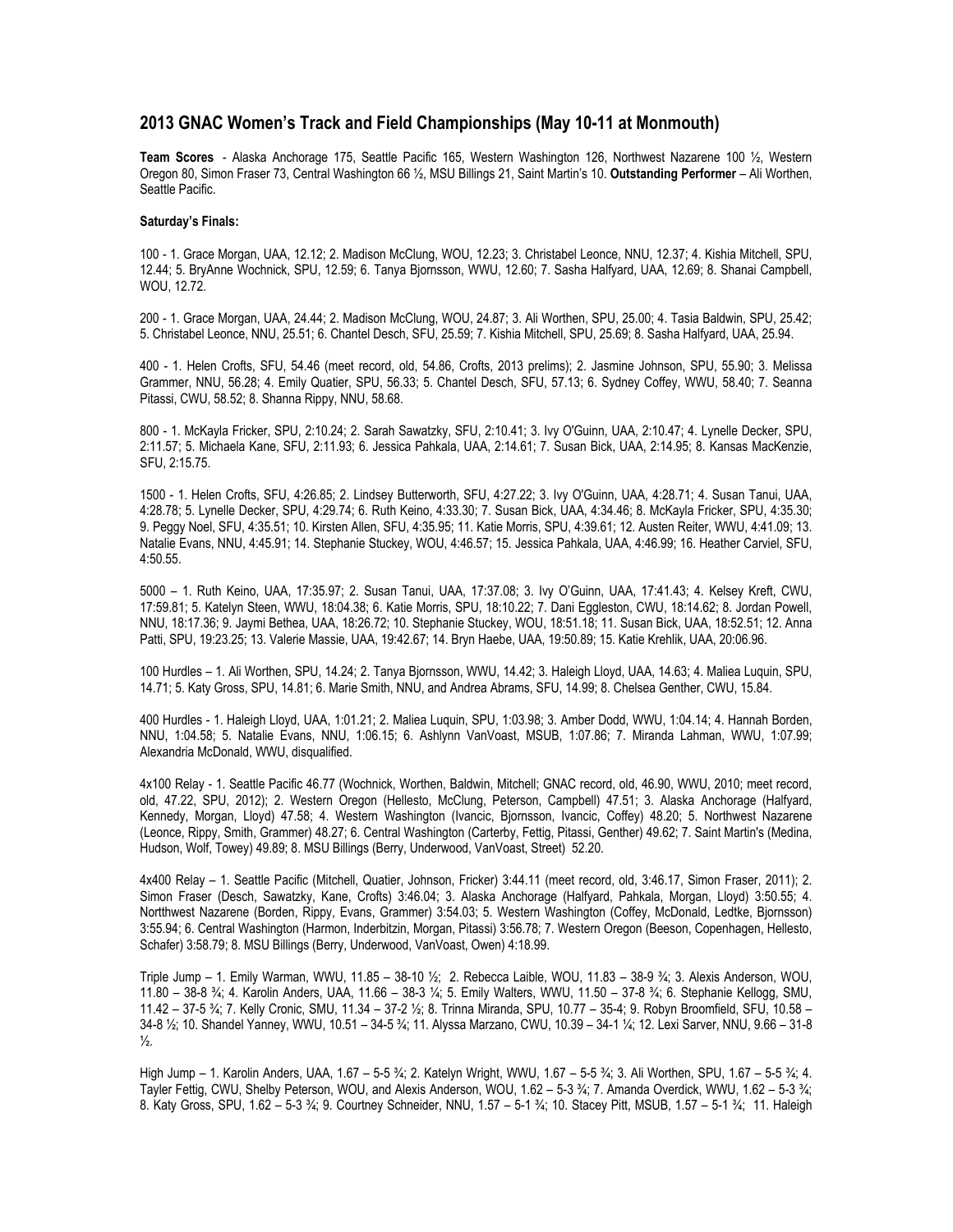Lloyd, UAA, and Molly Grager, SPU, 1.52 – 4-11 ¾; 13. Taylor Yoro, SMU, and Rebecca Laible, WOU, 1.52 – 4-11 ¾; Leah Berry, MSUB, no height; Julianna Joy, CWU, no height.

Hammer – 1. Lindsay Wells, WWU, 52.03 – 170-8; 2. Becki Duhamel, CWU, 51.20 – 168-0; 3. Carly Dranginis, NNU, 48.44 – 158- 11; 4. Jasmine Warrington, NNU, 46.87 – 153-9; 5. Alicia Hedrick, NNU, 45.04 – 147-9; 6. Caitlin Curtis, NNU, 44.46 – 145-10; 7. Ryley Carr, SFU, 43.50 – 142-8; 8. Ami Wick, SMU, 43.10 – 141-5; 9. Ali Wick, SMU, 42.36 – 139-0; 10. Dorothy Moore, CWU, 42.35 – 138-11; 11. Vessie Umum, NNU, 42.18 – 138-5; 12. Jamie Larsen, CWU, 41.88 – 137-5; 13. Sydney Jensen, CWU, 41.60 – 136-6; 14. Allison Cook, WOU, 36.88 – 121-0; 15. Taylor VanValey, NNU, 35.77 – 117-4; 16. Jasmine Watters, SMU, 34.16 – 112- 1; 17. Emmi Collier, WOU, 33.33 – 109-4.

Shot Put - 1. Vessie Umu, NNU, 13.89 - 45-7; 2. Emmi Collier, WOU, 13.14 - 43-1 1/2; 3. Becki Duhamel, CWU, 12.82 - 42-0 ¾; 4. Carly Dranginis, NNU, 12.50 – 41-0 ¼; 5. Taylor VanValey, NNU, and Sydney Jensen, CWU, 12.13 – 39-9 ¾; 7. Mackenzie Smith, WWU, 12.11 – 39-8 ¾; 8. Annie Martinez, CWU, 11.75 – 38-6 ¾; 9. Cassidy Koski, MSUB, 11.62 – 38-1 ½; 10. Dorothy Moore, CWU, 11.06 – 36-3 ½; 11. Ami Wick, SMU, 10.78 – 35-4 ½; 12. Allison Cook, WOU, 10.76 – 35-3 ¾.

## **Friday's Finals:**

Steeplechase – 1. Susan Tanui, UAA, 10:41.88; 2. Katelyn Steen, WWU, 11:04.67; 3. Kelsey Kreft, CWU, 11:10.73; 4. Katie Krehlik, UAA, 11:21.34; 5. Haley O'Connor, WWU, 11:23.63; 6. Jaymi Bethea, UAA, 11:26.69; 7. Bryn Haebe, UAA, 11:30.87; 8. Erin Chinchar, CWU, 11:33.71; 9. Hailey Bradshaw, NNU, 11:55.31; 10. Mary Owen, MSUB, 12:05.74; 11. Tanya Humeniuk, SFU, 12:07.90.

10,000 – 1. Ruth Keino, UAA, 36:02.00; 2. Susan Tanui, UAA, 36:02.84; 3. Whitney Mickelsen, MSUB, 38:05.54; 4. Jordan Powell, NNU, 38:27.97; 5. Hailey Bradshaw, NNU, 38:52.05; 6. Mary Rogers, WWU, 39:03.23; 7. Valerie Massie, UAA, 39:03.54; 8. Mary Owen, MSUB, 39:23.73; 9. Katie Krehlik, UAA, 39:34.76; 10. Madeline McGee, WWU, 40:00.35; 11. Arielle Walton, 40:36.15; 12. Jinise Osborne, MSUB, 41:00.70; 13. Meghan Hoffman, WWU, 41:29.28; 14. Amanda Wright, WOU, 41:53.48; 15. Ashley Llapitan, SMU, 42:46.44.

Pole Vault – 1. Cheyanna Pinley, WWU, 3.57 – 11-8 ½; 2. Jamie Larsen, CWU, 3.57 – 11-8 ½; 3. Karis Anderson, WWU, 3.37 – 11- 0 ¾; 4. Amy Rovira, WWU, 3.27 – 10-8 ¾; 5. Becca Hazel, WOU, 3.17 – 10-4 ¾; 6. Sarena Underwood, MSUB, 3.02 – 9-10 ¾; 7. Bethany Graham, WWU, 3.02 – 9-10 3/4; Amy Puckett, WWU, no height; Stacey Pitt, MSUB, no height.

Long Jump – 1. Ali Worthen, SPU, 5.99 – 19-8 (ties GNAC record, Stephanie Huffman, SPU, 2002; meet record, old, 5.83 – 19-1 ½, Emily Warman, WWU, 2012); 2. Tanya Bjornnson, WWU, 5.69 – 18-8; 3. Katy Gross, SPU, 5.64 – 18-6; 4. Karolin Anders, UAA, 5.40 – 17-8 ¾; 5. Tasia Baldwin, SPU, 5.36 – 17-7; 6. Trinna Miranda, SPU, 5.34 – 17-6 ¼; 7. Mercedes Rhode, SFU, 5.32 – 17-5 ½; 8. Shelby Peterson, WOU, 5.31 – 17-5 ¼; 9. Maylea Tooze, WOU, 5.19 – 17-0 ½; 10. Mailea Luquin, SPU, 5.16 – 16-11 ¼; 11. Marie Smith, NNU, 5.13 – 16-10; 12. Renee Kennedy, UAA, 5.09 – 16-8 ½; 13. Stephanie Kellogg, SMU, 5.05 – 16-7; 14. Emily Walters, WWU, 4.82 – 15-9 ¾; 15. Emily Warman, WWU, 4.09 – 13-5.

Discus – 1. Jade Richardson, SFU, 43.01 – 141-1; 2. Becki Duhamel, CWU, 41.95 – 137-7; 3. Corrie Holm, MSUB, 39.46 – 129-5; 4. Lexi Sarver, NNU, 39.28 – 128-10; 5. Carly Dranginis, NNU, 39.01 – 128-0; 6. Caitlin Curtis, NNU, 38.88 – 127-7; 7. Maggie Roe, WWU, 38.77 – 127-2; 8. Jessie Duke, CWU, 37.33 – 122-6; 9. Kassandra Johnson, NNU, 36.41 – 119-5; 10. Blake Bennett, MSUB, 36.03 – 118-2; 11. Mackenzie Smith, WWU, 35.16 – 115-4; 12. Alicia Hedrick, NNU, 33.61 – 110-3; 13. Sydney Jensen, CWU, 32.79 – 107-7; 14. Dorothy Moore, CWU, 32.22 – 105-8.

Javelin – 1. Amanda Schumaker, WOU, 46.79 – 153-6; 2. Seabre Church, WOU, 44.76 – 146-10; 3. Katy Gross, SPU, 42.53 – 139- 6; 4. Bethany Drake, WWU, 41.42 – 135-11; 5. Emily Corona, SPU, 39.24 – 128-9; 6. AnnaMarie Forza, NNU, 37.62 – 123-5; 7. Samantha Hull, SMU, 37.52 – 123-1; 8. Kirstin Stewart, SFU, 36.43 – 119-6; 9. Selina Byer, SFU, 34.86 – 114-4.

## **Friday's Prelims:**

100: **Heat 1** – 1. Grace Morgan, UAA, 12.00; 2. BryAnne Wochnick, SPU, 12.42; 3. Shanai Campbell, WOU, 12.46; 4. Kelsey Chase, SPU, 12.53; 5. Blair Street, MSUB, 12.84. **Heat 2** – 1. Madison McClung, WOU, 12.09; 2. Tanya Bjornsson, WWU, 12.39; 3. Veronica Ivancic, WWU, 12.60; 4. Renee Hudson, SMU, 12.68; 5. Chelsea Genther, CWU, 12.81; 6. Rachel Ivancic, WWU, 13.13. **Heat 3** – 1. Kishia Mitchell, SPU, 12.31; 2. Christabel Leonce, NNU, 12.47; 3. Sasha Halfyard, UAA, 12.50; 4. Tasia Baldwin, SPU, 12.55; 5. Renee Kennedy, UAA, 12.66; 6. Rosie Smith, UAA, 12.85.